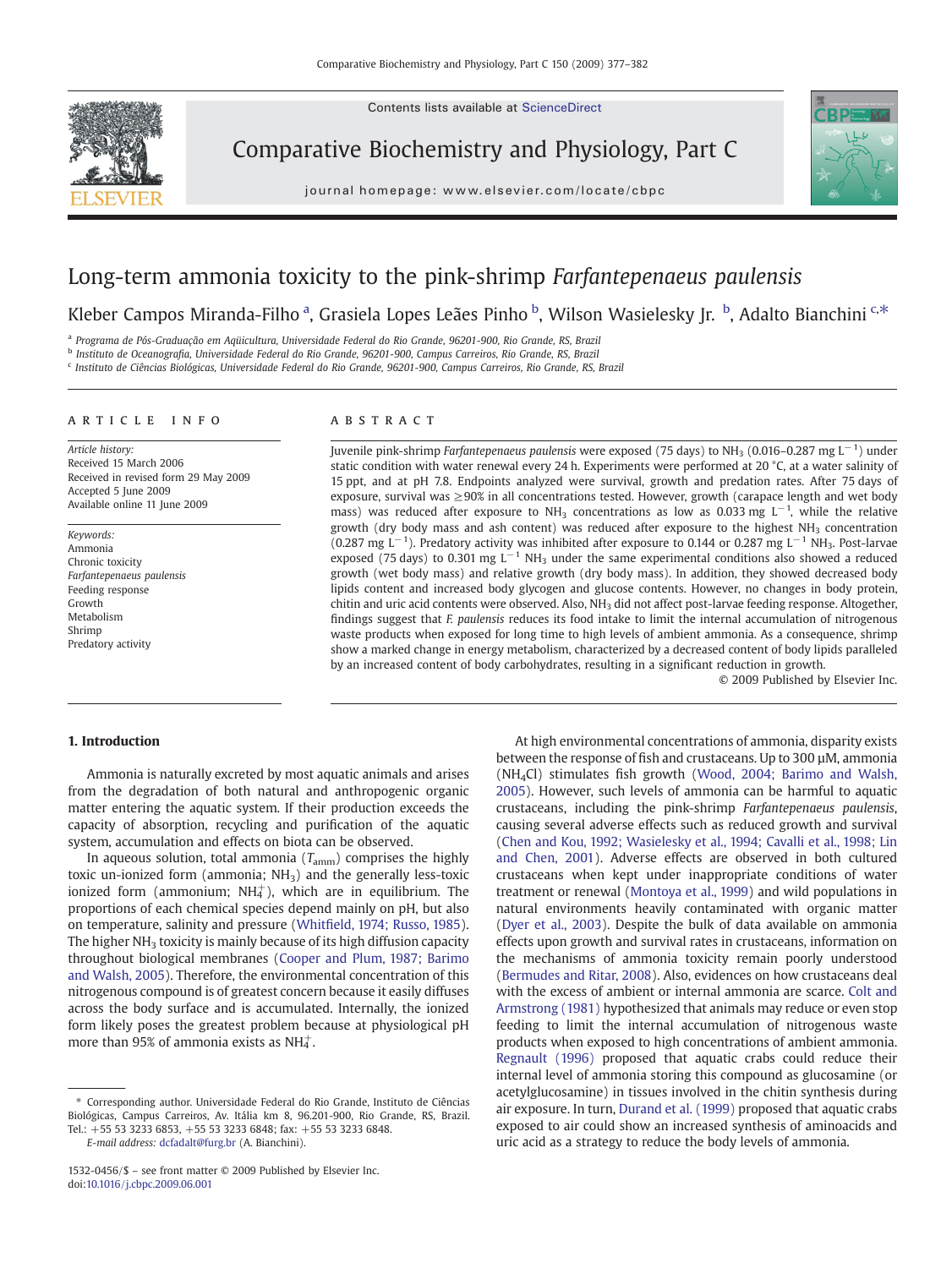In light of the above, the present study was performed to generate more data for a better understanding of the long-term ammonia toxicity, as well as of the strategies adopted by aquatic crustaceans to deal with long-term exposure to ambient ammonia. To achieve our goal, the long-term effects of ammonia on survival, growth, predatory activity, feeding response, and body composition were evaluated in F. paulensis, a native shrimp from Brazilian coastal and marine waters.

# 2. Material and methods

#### 2.1. Shrimp collection, cultivation and acclimation

Wild mature F. paulensis (Pérez-Farfante, 1967) were captured along the Atlantic coast in Southern Brazil, transferred to the laboratory and maintained at the Aquaculture Marine Station of the "Universidade Federal do Rio Grande" (Rio Grande, RS, Southern Brazil). Larvae obtained in the laboratory were reared in seawater at a salinity of 31 ppt and a temperature of 26 °C until the post-larvae and the juvenile stages, following previously described techniques [\(Marchiori and Boff, 1983; Marchiori, 1996](#page-5-0)). Juvenile shrimp were used to evaluate the effect of different concentrations of ammonia on survival, growth and predation rates. Based on results obtained with juveniles, a second experiment was performed using post-larvae to evaluate feeding response and body composition of juvenile shrimp  $(4.2 \pm 0.15$  mm body length) after exposure to a single effective ammonia concentration under the same experimental conditions used in the experiments with juveniles.

Before testing, post-larvae and juvenile shrimp were gradually acclimated to seawater at a salinity of 15 ppt and a temperature of 20 °C in plastic tanks (200 L) for at least two weeks. These conditions approximate the mean values registered in summer in the Patos Lagoon estuary ([Baumgarten et al., 1995, 2001\)](#page-5-0), where post-larvae and juveniles of F. paulensis reside until the sub-adult stage [\(Marchiori, 1996](#page-5-0)). A salinity of 15 ppt was obtained by diluting seawater with dechlorinated tap water.

## 2.2. Experiment with juveniles

#### 2.2.1. Survival and growth tests

For the respective survival and growth tests, juvenile shrimp were maintained in 15 L and 70 L plastic tanks at a density of two shrimp per liter. No sediment was provided to prevent the nitrification process ([Allan et al., 1990](#page-5-0)). The total number of juvenile shrimp used was 1440. Tests were run using standard-static procedures with experimental media being renewed every 24 h. Shrimp were fed once a day until satiation with metanauplii and adults of Artemia sp. Experimental media were gently and continuously aerated. Feces, carapaces and uneaten food were daily removed by siphon and approximately 100% of the experimental medium was gently changed. Photoperiod was fixed at 12L:12D.

Five  $NH<sub>3</sub>$  concentrations and a control (no ammonia addition) were tested. Nominal concentrations tested were 0.025, 0.050, 0.100, 0.200 and 0.400 mg  $L^{-1}$  NH<sub>3</sub>. They were selected to bracket the safe level of NH<sub>3</sub> (0.110 mg L<sup>-1</sup> NH<sub>3</sub>) to prevent adverse effect on growth of F. paulensis juveniles ([Ostrensky and Wasielesky, 1995](#page-5-0)). The tested concentrations were obtained from a stock solution (10 g  $T_{\text{amm}}$  L<sup>-1</sup> as NH4Cl, Merck, USA). Each treatment was carried out in duplicate.

In each experimental unit, water temperature and salinity (refractometer, Digimed, São Paulo, SP, Brazil) were measured at the beginning and at the end of the daily routine. Also, one water sample (200 mL) from each experimental unit was collected at the beginning and at the end of the daily routine. For each sample, water pH was measured (pH meter, Digimed DMPH-2, São Paulo, SP, Brazil) and raised to 10 by addition of NaOH to convert the total ammonia ( $T_{\text{amm}}$ ) into  $NH<sub>3</sub>$ . Measurement of the  $NH<sub>3</sub>$  concentration was then performed using an NH3-selective electrode (Orion, 95-12, Sergipe, SE, Brazil) connected to a multimeter (Minipa EP-2002, São Paulo, SP, Brazil). The  $NH<sub>3</sub>$  concentration for each water sample was calculated according to the methodology described by Whitfi[eld \(1974\)](#page-5-0) and modified by [Ostrensky et al. \(1992\),](#page-5-0) considering water pH, temperature, salinity and  $T_{\text{amm}}$  concentration data for the respective water sample.

The number of live and dead shrimp was recorded every 24 h. Shrimp were considered dead when they failed to move even when gently stimulated with a glass pipette. Dead shrimp were removed to prevent fouling. Survival was recorded over 75 days. In fact, shorter periods of exposure to levels of ammonia similar to those employed in the present study were shown to induce significant effects on growth of both post-larvae [\(Wasielesky et al., 1994\)](#page-5-0) and adults [\(Cavalli et al.,](#page-5-0) [1998](#page-5-0)) of F. paulensis. Furthermore, the exposure period (75 days) adopted in the present study corresponds to approximately 50% of the time expended by this shrimp species in the Patos Lagoon estuary (Rio Grande, RS, Southern Brazil) until it reaches the sub-adult stage.

Ammonia effects on growth were assessed in 10 juvenile shrimp randomly sampled from each concentration tested at the beginning of the experiment and every 15 days up to 75 days of exposure. The following endpoints were considered: carapace length, wet and dry body mass, and whole body ash, organic matter, inorganic matter, and water content. Carapace length (mm) and wet body mass (mg) were measured according to [Neiva and Mistakidis \(1966\),](#page-5-0) using a caliper and an electronic scale (Sartorius, Santo André, SP, Brazil), respectively. Shrimp were dried (48 h) in an oven (60 °C), weighed (dry body mass), placed  $(2 h)$  in a muffle furnace  $(550 °C)$  and then weighed (ash body content) ([AOAC, 1965\)](#page-5-0). Using simple proportion calculation, it was possible to determine the percentage of organic and inorganic contents with respect to the wet body mass using dry and ash body content data, respectively. Whole body water content was determined based on wet and dry body mass data.

#### 2.2.2. Predation test

Five juvenile shrimp were randomly sampled from each experimental unit at the end of the exposure period (75 days) and kept under the respective experimental conditions for further 24 h. During this period, they were not fed.

To access the predatory activity, each juvenile shrimp was individually kept in a 250-mL plastic flask containing 200 mL of the respective experimental medium and 25 nauplii of Artemia sp. All nauplii used in the tests were randomly collected from the same culture batch reared in our laboratory. Juvenile shrimp were allowed to predate for 1 h and then removed from the test flask. The number of nauplii remaining in the test flask was counted and the predatory activity expressed as the number of Artemia consumed per shrimp in 1 h. As five juvenile shrimp were collected from each of the two replicates of the survival and growth tests, the predatory activity was individually measured in ten shrimp for each experimental condition.

## 2.3. Experiment with post-larvae

#### 2.3.1. Feeding response test

Based on the results obtained in the experiment with juveniles, fifteen post-larvae were kept under control conditions (without addition of ammonia to the water) or exposed to a single ammonia concentration (nominal = 0.400 mg  $L^{-1}$  NH<sub>3</sub>) for 75 days, as described for the experiment with juveniles. After the exposure period, surviving shrimp were individually tested for the feeding response induced by L-isoleucine, following the same procedures previously described for F. paulensis [\(dos Santos Fo, 1983; Santos et al., 2000](#page-5-0)). Feeding response data was expressed in percentage of positive responses to the inducer. Tests were run in duplicate.

After the feeding response test, five shrimp from each replicate  $(n= 10$  per experimental condition) were randomly collected and individually blotted dried in paper filter, weighed (dry and wet mass; mg) and frozen ( $-20$  °C) until analysis of body composition.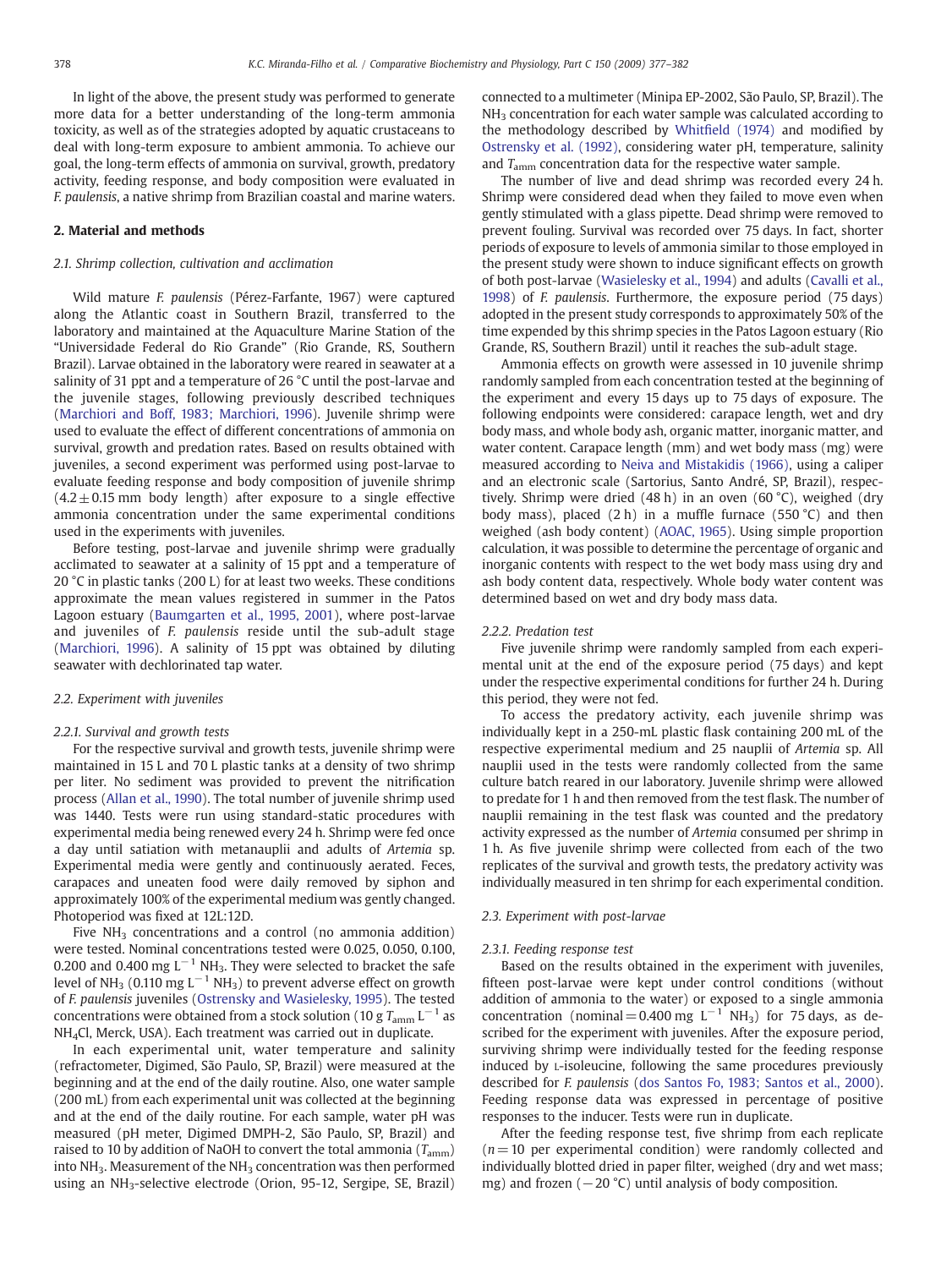# <span id="page-2-0"></span>2.3.2. Body composition analysis

Whole shrimp were thawed, homogeneized in distilled water and centrifuged (10,000g; 10 min; 4 °C). For each sample, both supernatant and pellet were collected and separately stored in 1.5 mL microcentrifuge tubes. Supernatant was used for determination of whole body total proteins, uric acid, total lipids, glycogen, glucose, and chitin concentrations. Pellet was used only for chitin determination. All measurements were done using spectrophotometric techniques.

Total proteins were measured using a commercial reagent kit based on the Biuret method (Proteínas Totais®, Doles Reagentes, Goiânia, GO, Brazil). Uric acid concentration was determined using a commercial reagent kit (Ácido úrico®, Labtest Diagnóstica, Lagoa Santa, MG, Brazil) based on the uricase and peroxidase enzymatic assay. Total lipids were measured using a commercial reagent kit (Bioclim, Quibasa Quimica Básica, Belo Horizonte, MG, Brazil) and following the procedures described by [Schmitt and Santos \(1993\).](#page-5-0) Glycogen and glucose concentrations were determined using a commercial reagent kit (Glicox®, Doles Reagentes, Goiânia, GO, Brazil) based on the glucose oxidase method and following the procedures described by [Nery and Santos \(1993\)](#page-5-0). Chitin concentration in both pellet and supernatant was measured following the proce-dures described by [Tsuji et al. \(1969\)](#page-5-0) and using p-glucosamine hydrochloride (Sigma-Aldrich, St. Louis, MO, USA) as standard. Results from both pellet and supernatant were combined. All results were expressed in mg  $g^{-1}$  wet mass.

# 2.4. Data analysis

Data for water chemistry and biological endpoints were expressed as mean  $\pm$  SE, except for the feeding response data that were expressed in percentage. For data from the experiment with juveniles, one-way analysis of variance (ANOVA) followed by the Duncan's test was used to detect possible significant differences among treatments for each time of exposure. Predatory activity data were log-transformed to meet the ANOVA assumptions for data normality and homogeneity of variances [\(Zar, 1999](#page-5-0)). For data from the experiment with postlarvae, mean values were compared using the Student  $t$  test for independent samples, except for the feeding response data that were analyzed using the Chi-square test. All statistical analyses were performed using Statistica software (StatSoft, Inc., Tulsa, OK, USA). In all cases, significance level adopted was 95% ( $\alpha$  = 0.05).

# 3. Results

# 3.1. Experiment with juveniles

For the same time of exposure, no variation in water temperature and pH was observed in each experimental unit at the beginning and the end of the daily routine. Also, no difference was observed between the two replicates for each experimental condition. Therefore, only one daily mean value was calculated for each experimental condition. These mean values were compared over the exposure period (75 days). No difference was observed between the different times of exposure for the same experimental condition or between treat-

## Table 1

Nominal and measured NH<sub>3</sub> concentrations for the different treatments tested.

| Nominal concentration | Mean measured concentration   |
|-----------------------|-------------------------------|
| $0 =$ control         | $0.016 + 0.0005^a$            |
| 0.025                 | $0.033 + 0.0010^b$            |
| 0.050                 | $0.047 + 0.0015$ <sup>c</sup> |
| 0.100                 | $0.078 + 0.0028$ <sup>d</sup> |
| 0.200                 | $0.144 + 0.0045^e$            |
| 0.400                 | $0.287 + 0.0088$ <sup>f</sup> |

Data are expressed as mean  $\pm$  SE. Values are expressed in mg L<sup>-1</sup> NH<sub>3</sub>. Different letters indicate significant ( $P$ <0.05) different mean values.

#### Table 2

Biological endpoints measured in Farfantepenaeus paulensis juveniles kept under control conditions for up to 60 days.

| Time<br>(days) | Biological endpoints      |                             |                                |                           |
|----------------|---------------------------|-----------------------------|--------------------------------|---------------------------|
|                | Carapace length<br>(mm)   | Wet body mass<br>(mg)       | Dry body mass<br>(mg)          | Ash body content<br>(mg)  |
| $\Omega$       | $6.4 + 0.13a$             | $158.0 + 7.51$ <sup>a</sup> | $39.5 + 2.19^a$                | $6.3 + 0.57$ <sup>a</sup> |
| 15             | $7.1 + 0.13^b$            | $218.3 \pm 12.35^{\rm b}$   | $53.5 + 3.22^b$                | $8.3 \pm 0.41^{\rm b}$    |
| 30             | $8.1 + 0.22$ <sup>c</sup> | $342.2 + 28.92^c$           | $85.4 + 7.27^c$                | $13.3 + 1.09^c$           |
| 45             | $9.3 + 0.22^d$            | $536.0 + 40.63^{\rm d}$     | $140.7 + 11.52$ <sup>d</sup>   | $20.4 + 1.64^d$           |
| 60             | $10.0 + 0.10^e$           | $638.2 + 39.12^e$           | $166.9 \pm 11.83$ <sup>e</sup> | $23.7 + 1.67^e$           |

Data are mean values + SE ( $N=10$ ). Different letters indicate significant ( $P<0.05$ ) different mean values.

ments at the same exposure time (data not shown). Therefore, only one mean value of water temperature ( $19.8 \pm 0.08$  °C; N = 450) and water pH (7.84  $\pm$  0.006; N = 450) was calculated for the whole period of exposure.

For  $NH<sub>3</sub>$  concentration, a daily mean value was calculated based on the data obtained for the two water samples collected for each replicate, i.e., one at the beginning and one at the end of the daily routine. Based on these values, no difference was observed between replicates (data not shown). Therefore, only one mean value was calculated for each exposure time and experimental condition over the time of exposure. Since no difference was observed between daily mean values, an overall mean value was calculated for each



Fig. 1. Biological endpoints measured in Farfantepenaeus paulensis juveniles after 75 days of exposure to different NH3 concentrations. (A) Carapace length (●; left axis) and wet body mass (○; right axis). (B) Dry body mass (●; left axis) and ash body content ( $\circ$ ; right axis). Data are expressed as mean  $\pm$  SE ( $N=10$ ). Different letters indicate significant different ( $P<0.05$ ) mean values between treatments for each endpoint analyzed.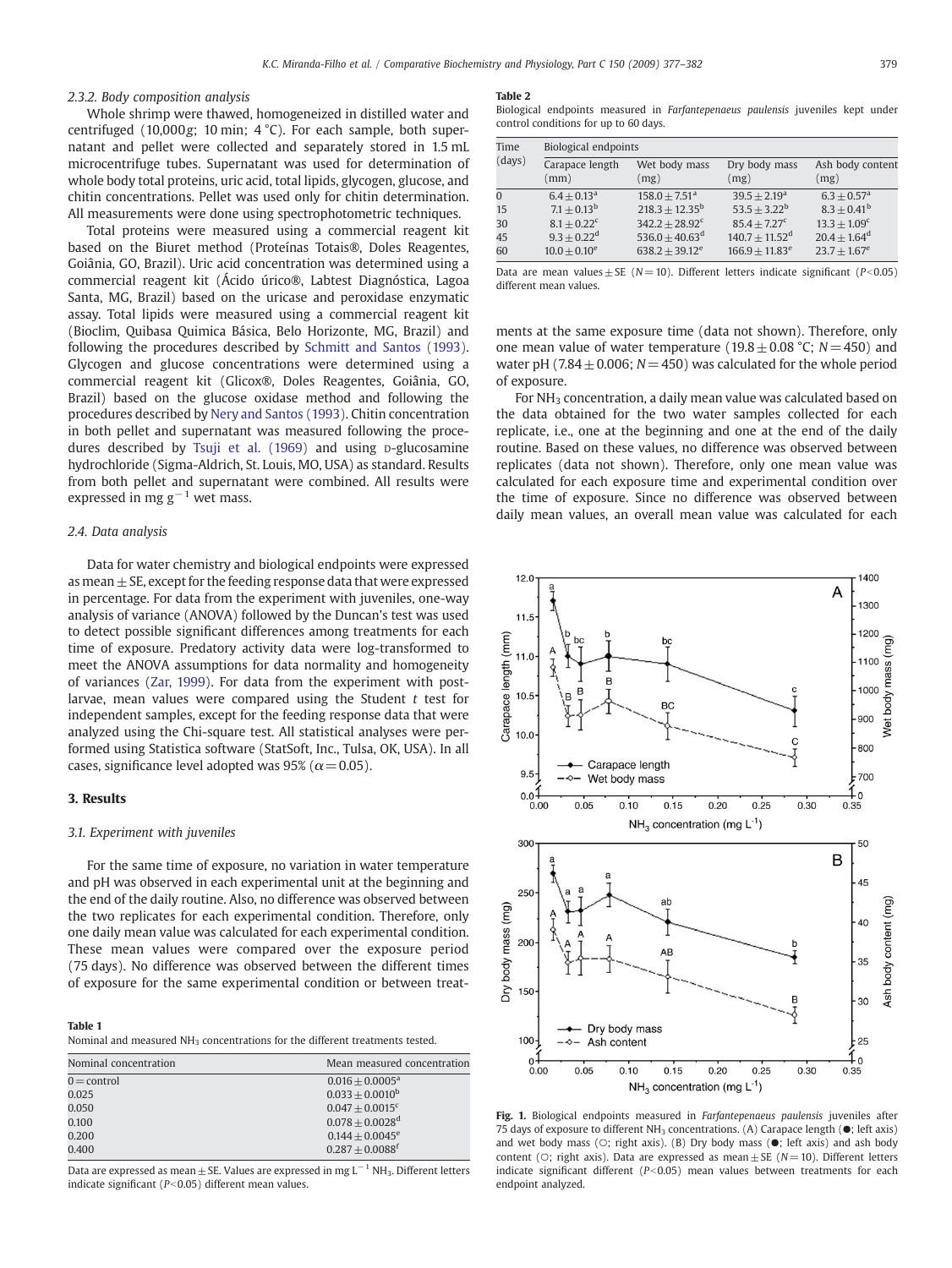

Fig. 2. Predatory activity of Farfantepenaeus paulensis juveniles after 75 days of exposure to different NH<sub>3</sub> concentrations. Data are expressed as mean + SE ( $N= 10$ ). Different letters indicate significant different  $(P< 0.05)$  mean values between treatments.

experimental condition considering the whole period of exposure  $(N= 75)$ . The actual mean measured concentrations were deviated by 6 to 32% of the nominal concentrations. The mean  $NH<sub>3</sub>$  concentration in the control treatment was 0.016 mg  $L^{-1}$  NH<sub>3</sub> [\(Table 1](#page-2-0)).

In all treatments, mortality was negligible ( $\leq$ 10%) after 75 days of exposure. Growth of control shrimp over the experiment corresponded to 82.8% and 585.4% when measured as carapace length and wet body mass, respectively.

There were no differences between treatments for any biological endpoint measured prior to day 75, including at day 0, i.e., at the beginning of the experiment (data not shown). The mean value for control shrimp at each exposure time is shown in [Table 2.](#page-2-0) However, a growth inhibition (carapace length and wet body mass) was observed in shrimp exposed to  $NH<sub>3</sub>$  for 75 days, with respect to those kept under control conditions. Mean carapace length was shorter by 6.8, 6.0, 6.8 and 12.0% at 0.047, 0.078, 0.144 and 0.287 mg L<sup>-1</sup> NH<sub>3</sub>, respectively. Mean wet body mass was lower by 15.8, 15.4, 11.0, 19.0 and 29.3% at 0.033, 0.047, 0.078, 0.144 and 0.287 mg L<sup>-1</sup> NH<sub>3</sub>, respectively [\(Fig. 1](#page-2-0)A).

Regarding relative growth, measured as dry body mass or ash body content, a difference was detected only for shrimp exposed for 75 days to the highest ammonia concentration tested (0.287 mg  $L^{-1}$  NH<sub>3</sub>). Mean dry body mass and ash content were lower by 31.3% and 27.9%, respectively [\(Fig. 1B](#page-2-0)). In contrast, no NH<sub>3</sub> effects on whole body water, organic and inorganic contents were observed, even after 75 days of



Fig. 3. Body content of proteins, chitin and uric acid in Farfantepenaeus paulensis postlarvae exposed to NH<sub>3</sub> (0.301 mg L<sup>-1</sup> NH<sub>3</sub>) for 75 days. Data are expressed as mean  $\pm$ SE ( $N= 10$ ). <sup>\*</sup> indicates significant different ( $P< 0.05$ ) mean values between treatments for each parameter analyzed.



Fig. 4. Body content of lipids, glycogen and glucose in Farfantepenaeus paulensis postlarvae exposed to NH<sub>3</sub> (0.301 mg L<sup>-1</sup> NH<sub>3</sub>) for 75 days. Data are expressed as mean  $\pm$ SE ( $N= 10$ ).  $*$  indicates significant different ( $P< 0.05$ ) mean values between treatments for each parameter analyzed.

exposure to NH<sub>3</sub> concentrations as high as 0.287 mg L<sup>-1</sup> (data not shown). The overall mean ( $\pm$  SE) percentage values for control shrimp were 85.1% ( $\pm$  0.12), 75.6% ( $\pm$  0.12) and 14.9% ( $\pm$  0.11), respectively.

The predatory activity of F. paulensis juveniles was not affected until after 60 days of  $NH<sub>3</sub>$  exposure. For control shrimp, the mean number ( $\pm$ SE) of Artemia predated per hour after 15, 30, 45, and 60 days of NH<sub>3</sub> exposure was 0.78 ( $\pm$ 0.35), 2.36 ( $\pm$ 0.61), 3.74  $(\pm 0.67)$ , and 3.99 ( $\pm 0.89$ ), respectively. However, an inhibition of the predatory activity was observed after 75 days of exposure to 0.144 or  $0.287$  mg L<sup>-1</sup> NH<sub>3</sub> (Fig. 2).

# 3.2. Experiment with post-larvae

Based on the results obtained with juveniles, post-larvae were kept under control conditions or exposed to the highest ammonia concentration tested in the first experiment (0.4 mg  $L^{-1}$  NH<sub>3</sub>). As described for the experiment with juveniles, only one mean value of water temperature (20.1  $\pm$  0.07 °C; N = 150) and water pH (7.80  $\pm$ 0.01;  $N = 100$ ) was calculated for the whole period of exposure. NH<sub>3</sub> concentration was determined as described for the experiment with juveniles. Also, an overall mean value was calculated for the control (0.012 $\pm$ 0.002 mg L<sup>-1</sup> NH<sub>3</sub>) and experimental (0.301 $\pm$ 0.0077 mg L<sup>-1</sup> NH<sub>3</sub>) conditions considering the whole period of exposure ( $N= 75$ ). The actual mean measured concentration deviated by 25% of the nominal concentration tested.

After 75 days of test, mortality corresponded to 13.3 and 26.7% in control and ammonia-exposed shrimp, respectively. Wet and dry body mass of ammonia-exposed shrimp ( $456 \pm 36$  and  $120 \pm 24$  mg, respectively) was lower than that of control shrimp (613 $\pm$ 44 and 157 $\pm$ 22 mg, respectively). A 25.6 and 23.6%-reduced growth was observed, respectively.

Positive feeding response induced by L-isoleucine was not different in control (65.4  $\pm$  11.6%) and ammonia-exposed shrimp (63.6  $\pm$  9.1%). Also, no difference was observed in the body content of proteins, chitin and uric acid between control and ammonia-exposed shrimp (Fig. 3). However, a lower body content of lipids (decrease of 46.1%) and higher body contents of glycogen (increase of 53.0%) and glucose (increase of 70.5%) were observed in ammonia-exposed shrimp when compared to the levels found in control shrimp (Fig. 4).

# 4. Discussion

Data on acute toxicity and effects of ammonia on shrimp kept under laboratory conditions are largely available in the literature. However, long-term ammonia toxicity is not so well documented. As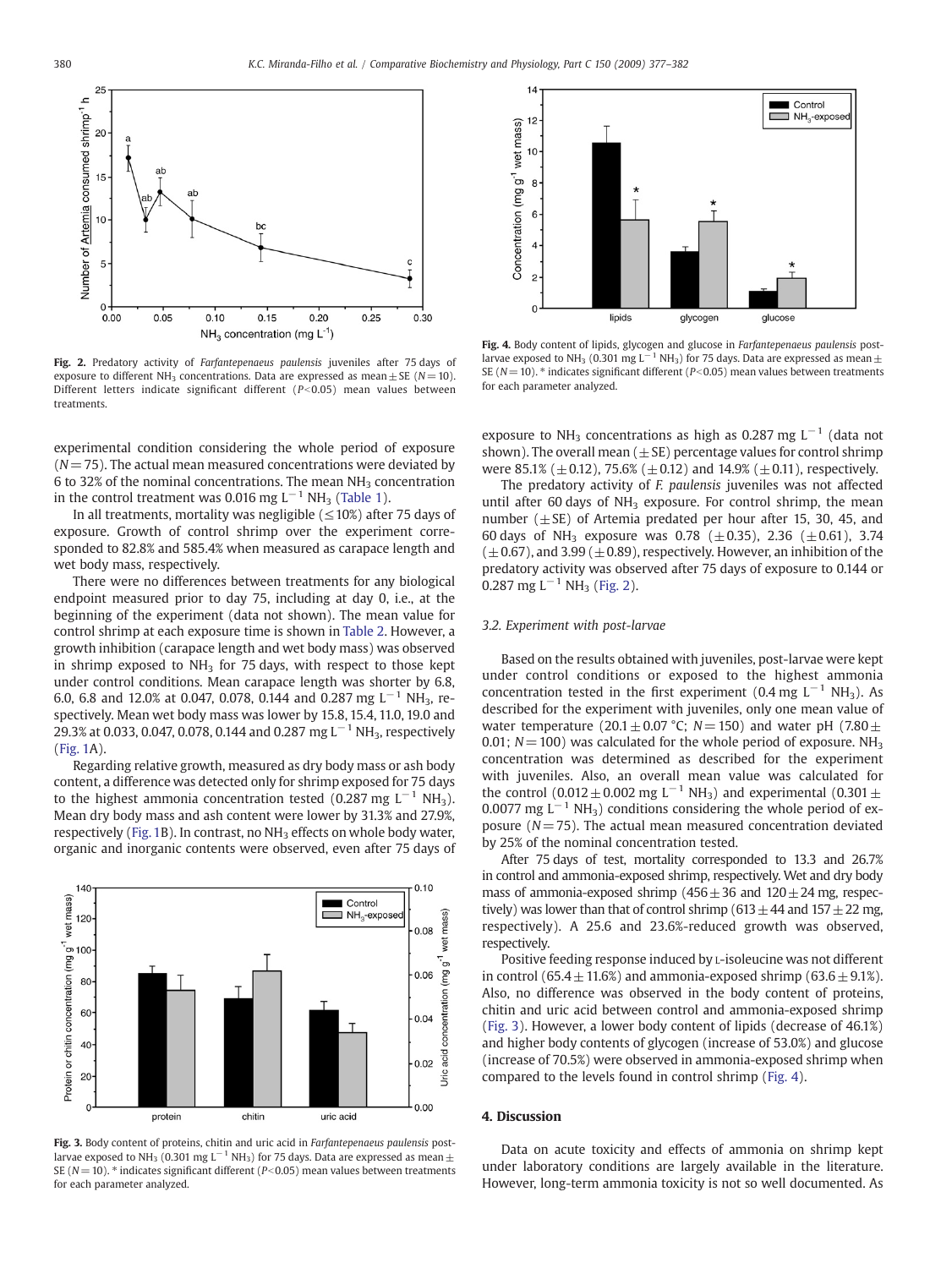discussed below, findings from the present study help to better understand the mechanisms involved in long-term ammonia toxicity, as well as the possible strategies adopted by shrimp to deal with the high levels of ambient ammonia.

The mean  $NH<sub>3</sub>$  concentrations observed in the control treatments in the present study (0.016 and 0.012 mg  $L^{-1}$  NH<sub>3</sub> with juveniles and post-larvae, respectively) is similar to that found in summer (0.012 mg L<sup>-1</sup> NH<sub>3</sub> = 0.61 mg L<sup>-1</sup> NH<sub>4</sub><sup>+</sup> at the water temperature, salinity and pH employed in the present study) in areas non impacted by organic matter in the Patos Lagoon estuary [\(Baumgarten et al.,](#page-5-0) [1995; Niencheski et al., 2004\)](#page-5-0). This finding indicates that control conditions adopted in laboratory are quite similar to those found in summer at the Patos Lagoon estuary.

Mean  $NH<sub>3</sub>$  concentrations measured in the different treatments ranged from 0.033 to 0.301 mg L<sup>-1</sup> NH<sub>3</sub>, deviating 6 to 32% from the nominal concentrations tested. These deviations could be related to water pH variation (Whitfi[eld, 1974; Erickson, 1985; Ostrensky et al.,](#page-5-0) [1992](#page-5-0)), ammonia stability in aqueous environment [\(Ostrensky, 1991](#page-5-0)), and changes in the excretory rate of shrimps exposed to higher ammonia concentrations ([Wickins, 1976; Chen et al., 1993\)](#page-5-0).

The low mortality observed in F. paulensis juveniles in the present study appears to be a normal response of shrimps from the Penaeidae family to ammonia exposure [\(Wasielesky et al., 1994; Cavalli et al.,](#page-5-0) [1998; Lin and Chen, 2001\)](#page-5-0). In turn, the higher mortality rate observed in post-larvae exposed to ammonia is in agreement with previous data showing a higher ammonia sensitivity of post-larvae compared to juvenile F. paulensis ([Ostrensky et al., 1992; Ostrensky and Wasielesky,](#page-5-0) [1995](#page-5-0)).

Regarding growth, data from the present study demonstrated that the long-term ammonia exposure inhibited the shrimp growth expressed as either wet weight gain or carapace length increase in both post-larvae and juveniles. It is interesting to note that the effect on wet weight was more marked than on carapace length in juveniles. A similar response was observed in F. japonicus juveniles exposed to ammonia [\(Chen and Kou, 1992\)](#page-5-0). These findings suggest that ammonia has a higher inhibition effect on physiological processes involved in body mass increase than on those related to molting. This could be related to the infrequent molting of the exoskeleton versus the continual accumulation of wet body mass.

The lack of change in water, organic and inorganic content in juvenile shrimp exposed to  $NH<sub>3</sub>$  for 75 days indicates that shrimp growth inhibition would be related to a general effect of ammonia on shrimp energy metabolism. In fact,  $NH<sub>3</sub>$  has shown to have a negative effect on the oxidative metabolism [\(Lehninger, 1990](#page-5-0)). The observed change in body composition of F. paulensis post-larvae after long-term exposure to a high concentration of ambient ammonia (0.301 mg  $L^{-1}$  $NH<sub>3</sub>$ ) corroborates this idea. This change was characterized by a marked reduction in body lipid content paralleled by a significant increase in body carbohydrate (glycogen and glucose) content. This finding suggests a higher use of carbohydrates as energy source to cope with the stress induced by the long-term  $NH<sub>3</sub>$  exposure. In this case, the increased carbohydrate levels would be explained by a higher gluconeogenesis rate, having glycerol from lipid oxidation as substrate for glucose synthesis.

In crustaceans, it is reported that exposure to high levels of ambient  $NH<sub>3</sub>$  affects osmoregulation [\(Lin et al., 1993](#page-5-0)), inducing to an increased energy expenditure associated with processes involved in ionic and osmotic regulations [\(Spaargaren, 1982; Young-Lai et al.,](#page-5-0) [1991; Chen and Cheng, 1993b,c; Chen et al., 1993\)](#page-5-0). However, NH<sub>3</sub> exposure did not seem to affect osmoregulation in F. paulensis. This statement is based on the fact that  $NH<sub>3</sub>$  did not significantly affect water and inorganic contents in juvenile shrimp. This lack of NH<sub>3</sub> effect on osmoregulation could be related to the fact that experiments were performed on shrimp acclimated to water at salinity 15 ppt, a condition where F. paulensis juvenile is osmoconforming its body fluids ([Wasielesky et al., 1995](#page-5-0)).

Also, the total amount of energy available for shrimp growth exposed to ammonia could be decreased due to an increased expenditure associated with a possible switch from ammoniotelic to uricotelic pattern as a mechanism of ammonia detoxification ([Chen](#page-5-0) [and Cheng, 1993a,b,c; Chen et al., 1994; Chen and Lin, 1995\)](#page-5-0). However, the strategy to convert ammonia into uric acid or aminoacids to reduce the internal levels of ammonia, as proposed by [Durand](#page-5-0) [et al. \(1999\),](#page-5-0) seems not to be used by F. paulensis. This statement is based on the fact that body contents of uric acid and proteins were not significantly altered in post-larvae exposed to a high concentration of  $NH<sub>3</sub>$  ammonia for 75 days. The strategy to reduce internal levels of ammonia by storing this nitrogen compound as glucosamine or acetylglucosamine ([Regnault, 1996\)](#page-5-0), the substrate for chitin synthesis, also seems not to be used by F. paulensis. In fact, no change in the body content of chitin was observed in post-larvae exposed to NH<sub>3</sub>.

In addition to a possible increased amount of energy required to cope with the stress induced by chronic exposure to ambient NH3, the total amount of energy available for shrimp growth could be also decreased as a result of the negative effect of  $NH<sub>3</sub>$  on food intake. Short-term exposure (15 days) to up ~0.15 mg  $L^{-1}$  NH<sub>3</sub> was reported to have no significant effect on food intake in F. paulensis ([Wasielesky](#page-5-0) [et al., 2003\)](#page-5-0). However, data on predatory activity of juveniles in the present study showed that long-term exposure (75 days) to 0.144 mg  $L^{-1}$  NH<sub>3</sub> or a higher concentration induced a significant decrease in food intake, leading to a likely reduced amount of energy available for the whole shrimp metabolism. At this point, one should assume that the reduced predatory activity could be an indirect effect of NH<sub>3</sub> associated with its negative impact on juvenile shrimp growth. In fact, a significant positive relationship between carapace length  $(y= 2.21x-15.93; R^2= 0.86)$  or wet body weight  $(y= 0.0123x-1.566)$ 2.4375;  $R^2 = 0.95$ ) and predatory activity was observed in control juvenile shrimp. However, the negative effect of  $NH<sub>3</sub>$  on growth of juveniles only explains ∼50% of the reduction in predatory activity of shrimp exposed for 75 days to the highest  $NH<sub>3</sub>$  concentration tested (0.287 mg  $L^{-1}$  NH<sub>3</sub>). Therefore, other causes must be implicated in the observed response.

Data from the experiment with post-larvae indicate a lack of a direct and negative effect of  $NH<sub>3</sub>$  on shrimp ability to sense and locate the presence of food in the water. This statement is based on the fact that the feeding response of post-larvae to the major inducer of feeding in F. paulensis, i.e. the aminoacid L-isoleucine ([dos Santos Fo,](#page-5-0) [1983](#page-5-0)), was not modified by long-term exposure to a high ambient  $NH<sub>3</sub>$ concentration (0.301 mg L<sup>-1</sup>). Unfortunately, data generated does not allow us to evaluate a possible negative  $NH<sub>3</sub>$  effect on the ability of shrimps to move and capture the prey.

In light of the above, the observed long-term effects of  $NH<sub>3</sub>$  on F. paulensis growth could be explained only by considering the reduced food intake, a response of shrimp to limit the internal accumulation of nitrogenous waste products when exposed to high levels of ambient ammonia, as early proposed by [Colt and Armstrong \(1981\)](#page-5-0). This hypothesis would be in line with the possible occurrence of an alkaline tide followed by a higher rate of ammonia excretion in crustaceans, as described for fish after voluntary feeding [\(Bucking and](#page-5-0) [Wood, 2008\)](#page-5-0). Unfortunately, the occurrence of this phenomenon has never been evaluated in crustaceans. Therefore, future experiments need to be performed to confirm the proposed hypothesis.

# Acknowledgments

The authors would like to thank Dr. Ronaldo O. Cavalli, Dr. Márcio R. Milani and Nérile Troca da Cunha from Universidade Federal do Rio Grande (Rio Grande, RS, Brazil) for their assistance during this work. The authors gratefully acknowledge the financial support from the Brazilian National Research Council (CNPq). Adalto Bianchini is a research fellow from the Brazilian CNPq (# 300906/2006-4).